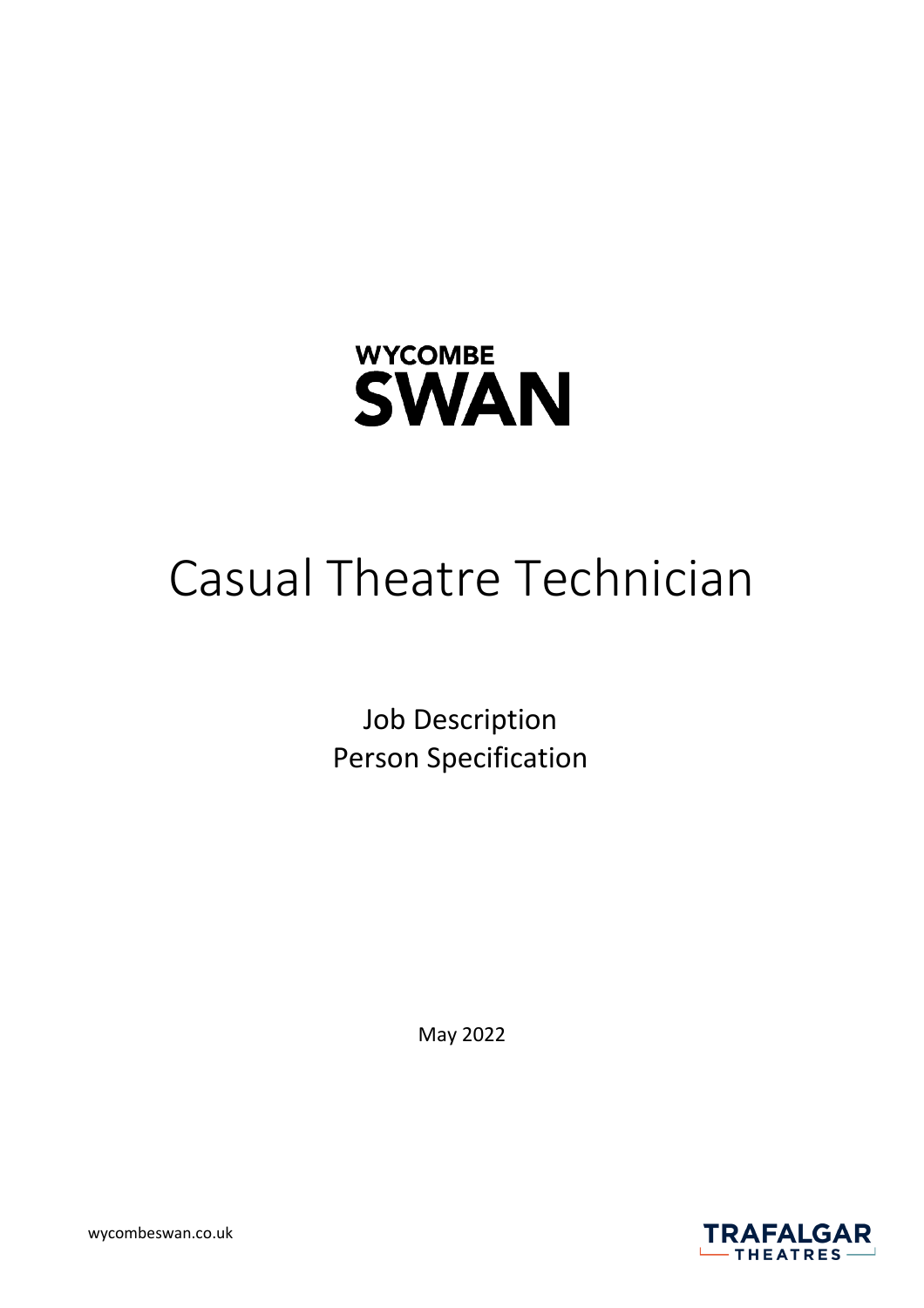**Wycombe Swan** is one of twelve regional theatre and live entertainment venues within the **Trafalgar Entertainment** group. Trafalgar Theatres (Previously HQ Theatres & Hospitality) manage twelve venues on behalf of local authorities across the UK; from live music venues and concert halls to large auditoria presenting top West End productions, high profile live music and comedy, ballet, opera and family theatre, and recognised for providing industry-leading hospitality and first class customer experiences.

**Wycombe Swan** is located in the heart of the High Wycombe town centre and comprises of three distinct spaces to provide the people of Buckinghamshire with top-quality musicals, drama, comedy, dance, family shows, one night events, and a world-class pantomime. With a capacity of 1,076 seats, the Main auditorium boasts superb acoustics, a large stage and adaptable seating. The historic Old Town Hall offers a smart, distinctive, multi-use space with staging and seating up to 400 and 600 standing. Rounding off the spaces is the ornate Oak Room, providing a glorious and elegant setting for events of up to 120 people. More than just high quality programming seen in the main space, Wycombe Swan regularly hosts conferences, graduations, parties and weddings, with exquisite food provided by the in-house catering team.

The Wycombe Swan and Old Town Hall has always been at the heart of the Wycombe community. We are proud to be a venue that supports local community hires, alongside nurturing the young talent of Bucks through our youth drama activities. Playing our part during the Coronavirus pandemic operating as a vaccination centre for the NHS, we are now looking to grow our team with passionate and talented individuals.

| <b>Employment type:</b> | Casual                                                                                                                                                                                                                                                                                                                                                       |
|-------------------------|--------------------------------------------------------------------------------------------------------------------------------------------------------------------------------------------------------------------------------------------------------------------------------------------------------------------------------------------------------------|
| Salary:                 | £10.70 per hour plus UKT/BECTU rates for Get Outs ONLY when applicable and<br>holiday payments.                                                                                                                                                                                                                                                              |
| Hours:                  | As required. Working hours will include evenings, weekends and Bank Holidays.                                                                                                                                                                                                                                                                                |
| <b>Work location:</b>   | You will be based at Wycombe Swan, High Wycombe and may be required to<br>travel to and work at other Trafalgar Theatres venues. Approved travel expenses<br>will be reimbursed.                                                                                                                                                                             |
| Purpose of the<br>role: | The role of the Casual Theatre Technician is to assist in the preparation and<br>running of shows and events, ensuring that all technical requirements are met in a<br>safe and professional manner. Ensure a high standard of technical operation and<br>safety at all times and when required, assist with the general maintenance duties<br>of the venue. |
| Our ideal<br>candidate: | We are looking to appoint multi-skilled technicians with excellent technical skills<br>and experience in either a professional, educational or performance environment.<br>The applicant should be calm under pressure, a good problem solver and be able<br>to work well as part of a team.                                                                 |
| <b>Closing date:</b>    | Ongoing                                                                                                                                                                                                                                                                                                                                                      |
| How to apply:           | Please send your CV and covering letter to admin@wycombeswan.co.uk with the<br>subject title 'Casual Technician'. Tell us why you think you are suited to this role,<br>why it interests you and how we'll benefit from having you on board!                                                                                                                 |

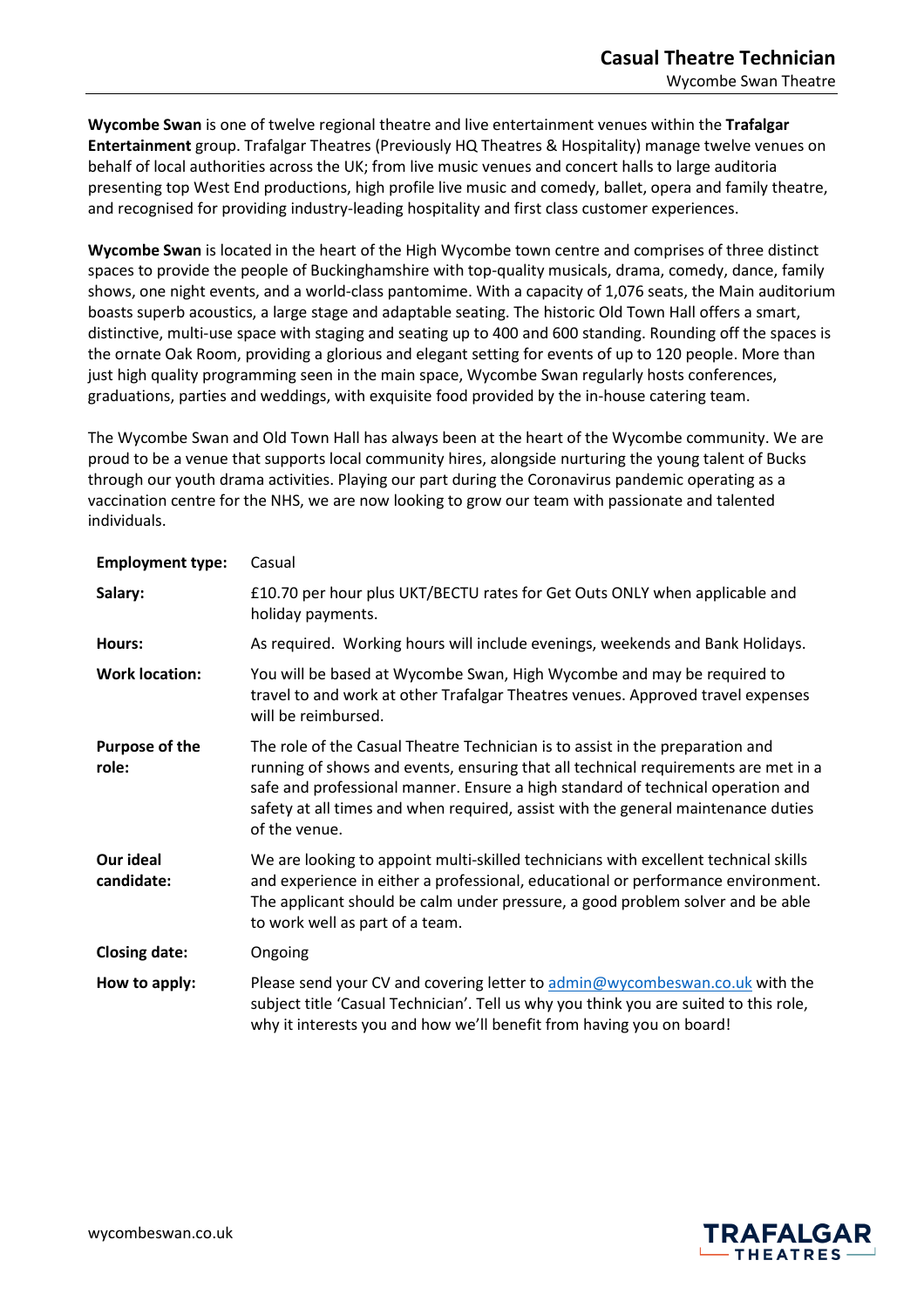## **REPORTING**

You will report directly to the Deputy Buildings & Technical Manager

## **KEY ACCOUNTABILITIES**

## **Operations**

- To ensure a safe and productive working environment is maintained and that all technical work is executed in compliance with local and industry guidelines.
- Assist with the setting up of shows and events and various operational duties as instructed, including the operation of counterweight flying facilities.
- Assist with moving scenery and equipment during a production, working with lighting, sound and special effects as directed.
- At the conclusion of performances and events, assist in the breakdown and get out of all staging and equipment
- Assist with the get in of all staging and electrical equipment including, but not limited to, rigging and focusing of lights and any additional sound installations as required.
- With the technical team, work closely and promote good customer relations with all visiting producers and artists and in particular with amateur companies.
- Carry out routine maintenance on the Swan's equipment and systems as directed by the Buildings & Technical Manager.
- Occasional reactive maintenance and planned decorative works

## **Health & Safety**

- Assist in protecting and safeguarding the buildings and their contents from possible theft, damage and abuse by carrying out assigned duties as directed and abiding by policies and procedures issued
- Ensure the safety and comfort of customers and clients at all times whilst on the premises.
- To abide by relevant Health and Safety and Licensing requirements and to ensure all visiting performers, contractors and the general public also conform to these requirements.

## **Recruitment, Training and Development**

• Undertake training and development relevant to the successful execution of the job role.

## **Other Responsibilities**

• Dress in accordance with Company uniform policy and wear protective clothing where issued and instructed.

This Job Description is not an exhaustive description of your duties. You will be required to adopt a flexible approach to your role and responsibilities. In particular, from time to time, you may be required to undertake such alternative or additional duties as may be commensurate with your skills, experience and capabilities.